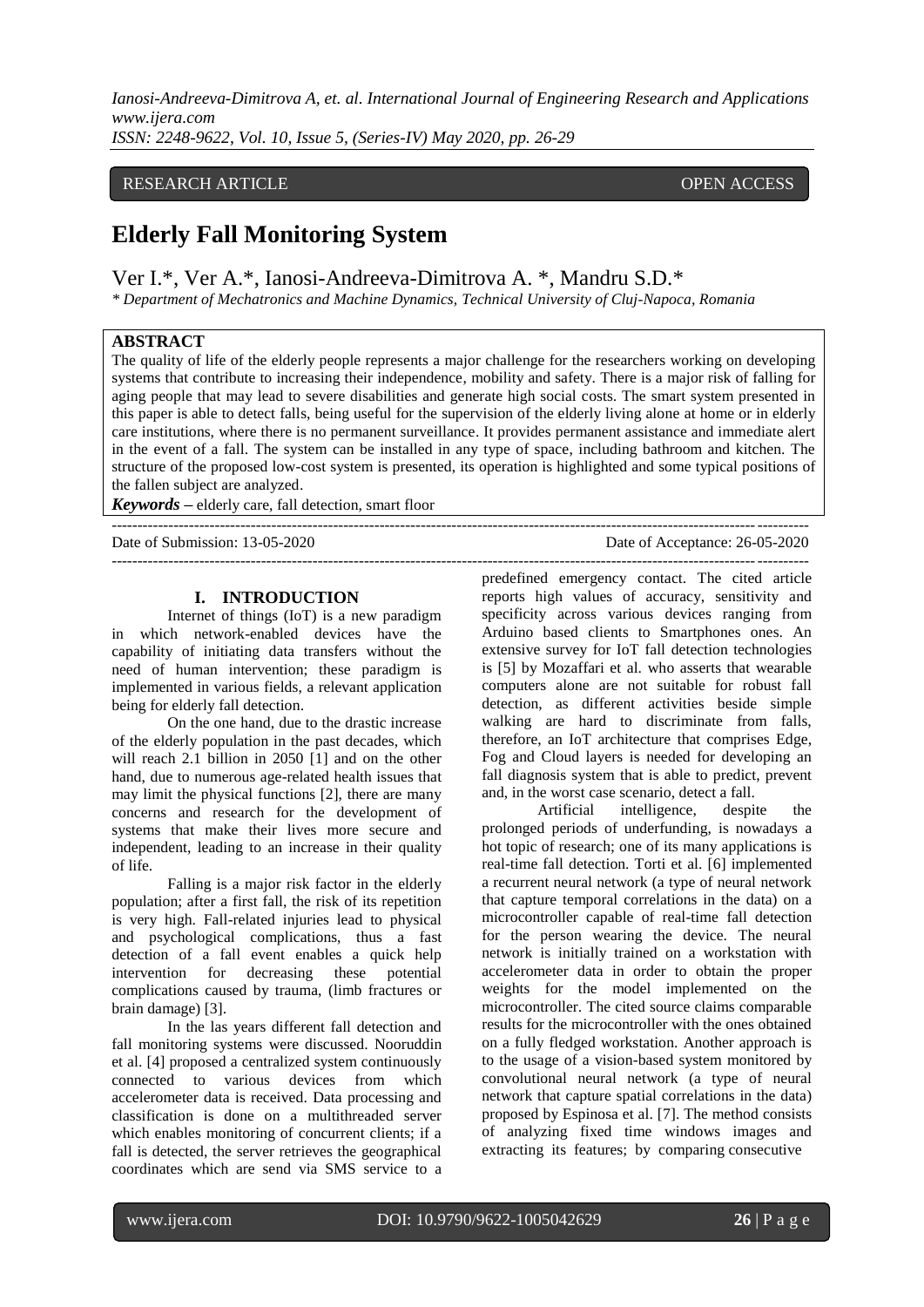

**Fig. 1** The block diagram of the proposed fall monitoring system



**Fig. 2** Example of implementation of the fall monitoring system in a bathroom

data sets information regarding relative motion is obtained. Compared to conventional machinelearning models, their approach outperforms them with over 95% for accuracy, precision and specificity by using just two cameras. A video based system is useful for general-purpose rooms, but are tricky to implement in sensitive areas (bathrooms, bedrooms), even if an artificial intelligence is the only one who "watches" the video feed.

A comprehensive perspective on this field is presented in [8] and [9]. The existing fall detection systems are categorized in into two groups: wearable and ambient devices. The advantages and drawbacks

of a large number of existing systems are discussed and the key research challenges are emphasized.

This paper refers to an intelligent system with laser sensors, which is useful for monitoring possible fall-related incidents, which could endanger the health or even the life of the elderly, living alone people or hospitalized persons. The system offers to the caregiver or the medical personnel an effective tool to come to their aid or to make the fastest and most correct decisions for their rescue.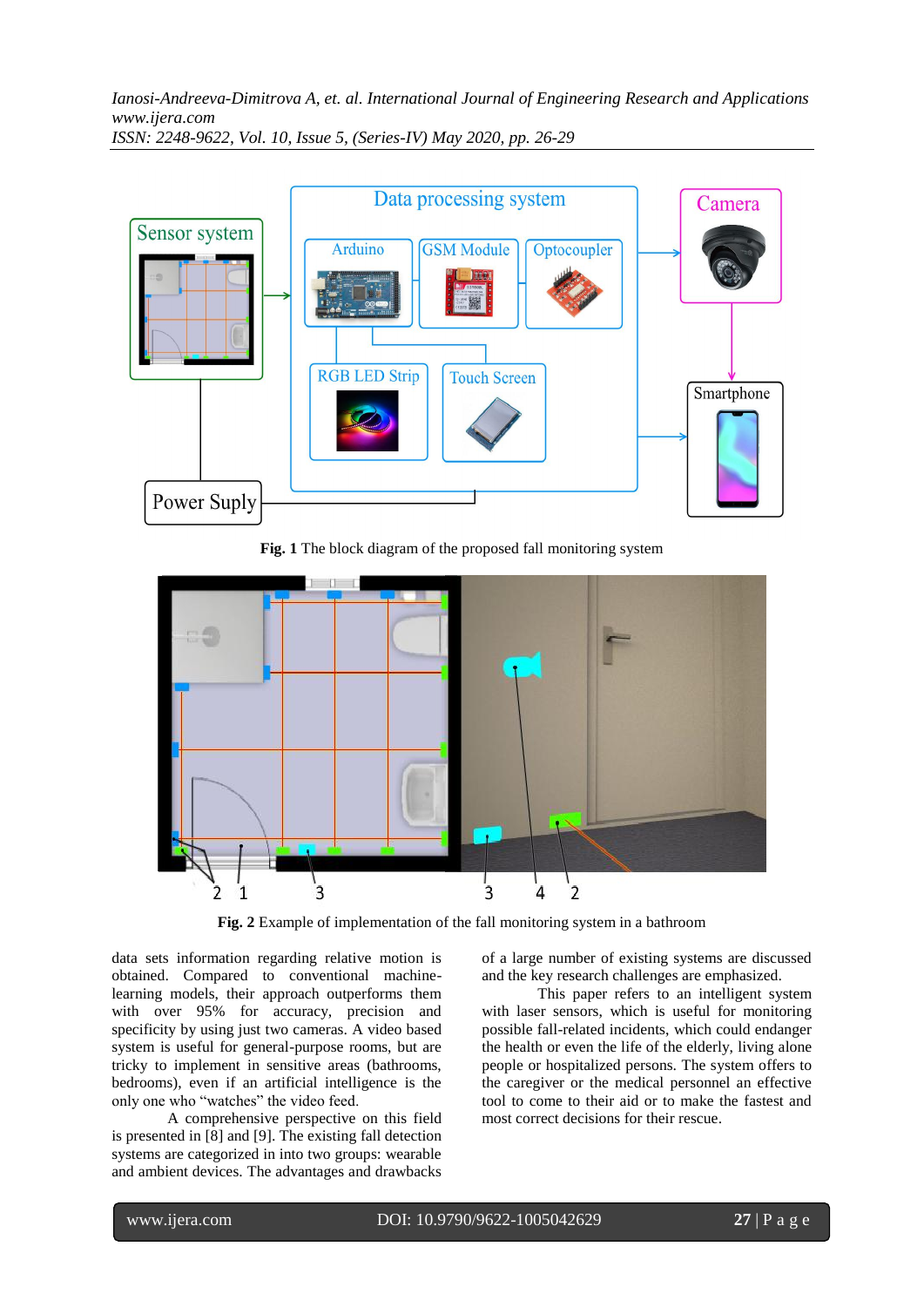#### **II. THE STRUCTURE AND OPERATION OF THE PROPOSED SYSTEM**

The block diagram of the fall monitoring system, which highlights the main modules in its structure, is presented in Fig. 1, while an example of implementation of this system in a bathroom is shown in Fig. 2.

We have used M12 NPN NO Laser Sensor / Photoelectric Switch Correlation, with the specifications: 0-20 m detection range, 4 mm +/- 10% detection distance, 1ms response time, spot diameter within 1.5mm. Based on the information given by the sensorial sub-system which detects a fall, after a predetermined time from the occurrence of the incident, the system sends a SMS to the mobile phone of the supervisory person / nurse / medical staff, for example: "*Attention an incident occurred*!". The system resets automatically, if the patient got up, but it can be resettled manually too. If after sending the warning SMS, the system resets, the caller receives a new SMS with the message "*There is no more alarm!*". If the patient does not get up, after another predetermined time, the system sends the following alert also through an SMS: "*The video camera has been turned on, please see if there are problems!*", so the supervisory person has the possibility to interact audio-video with the patient.

The data processing sub-system is composed of an Arduino module (Mega, or other development boards can be used), a GSM module, an opto-coupler relay module, which has the role of activating / deactivating the surveillance camera, a touch screen for setting the number of sensors to be activated in the event of a fall, the time intervals for transmitting the alerts, as well as the phone number on which the SMS will be sent, a reset button. An RGB-type warning LED that changes color depending on the system status: green, when everything is fine, blue, at the transmission of the first SMS, red, at the transmission of the second one. The reset button can also be located outside the data processing system, so that a general reset of the entire system is performed.

The surveillance camera can be placed as needed or desired, the camera can memorize alerts that can then be viewed by the caregiver, even if the patient has switched off the system and does not remember what happened or does not want to report what happened.

According to Fig. 2, the arrangement of the sensors (2) is made so that a network is created at the level of the lower limbs, at approximately 100 mm above the floor (1). When an event occurs, a signal interruption occurs between a number of sensor pairs, depending on the patient's anthropometric date and the distance between the

sensors. The notations in Fig. 2 are: 3 - the data processing system, 4 - the surveillance camera.



**Fig. 3** Different falling positions

Considering a subject with the height of 175 cm, using the anthropometric dimensions of the body calculated according to [10] the minimum number of sensor pairs to activate in certain fall positions, to avoid false alarms, was determined. The